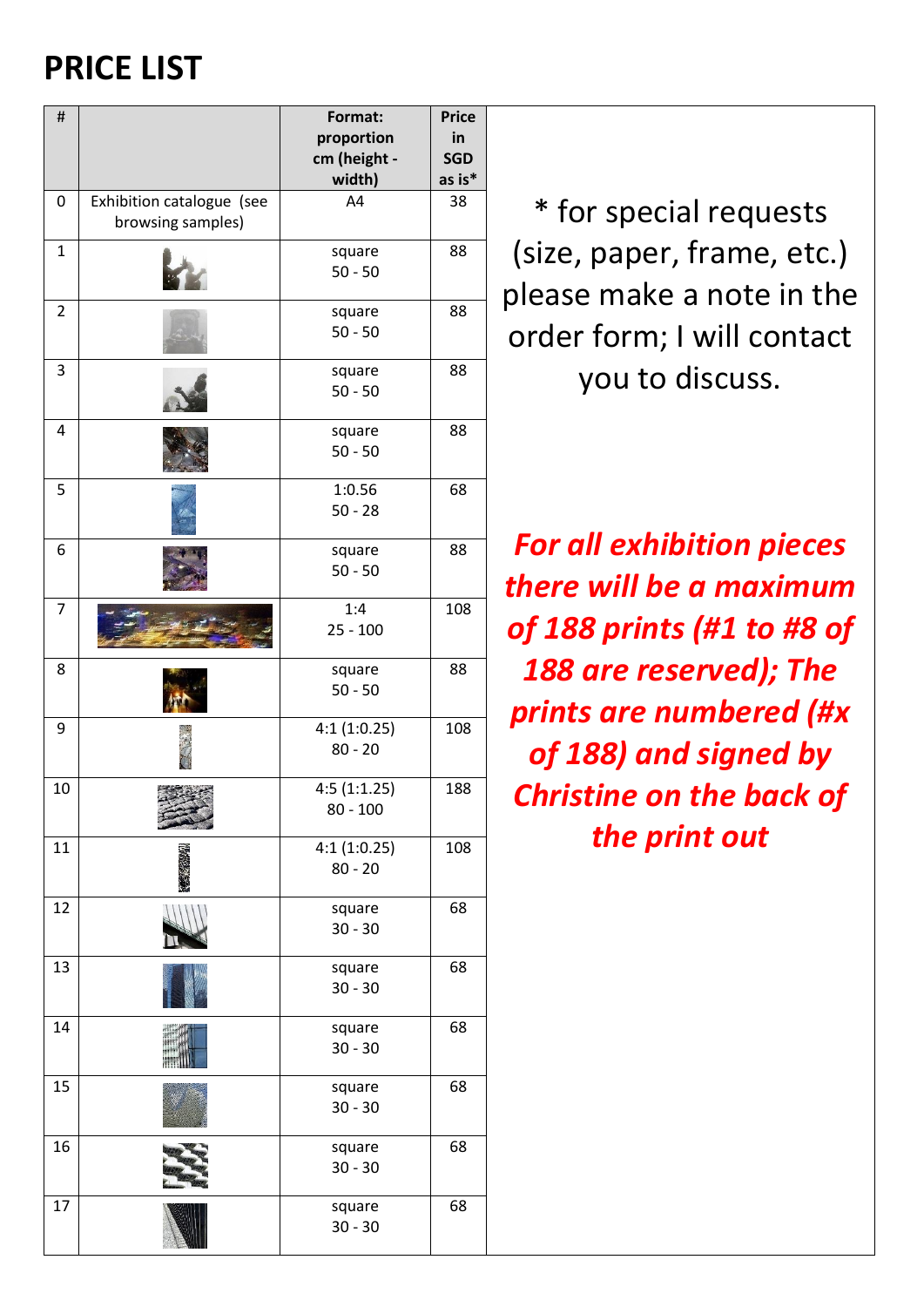| $\#$ |     | Format:<br>proportion<br>cm (height -<br>width) | <b>Price</b><br>as is* |
|------|-----|-------------------------------------------------|------------------------|
| 18   |     | square<br>$30 - 30$                             | 68                     |
| 19   |     | square<br>$30 - 30$                             | 68                     |
| 20   |     | square<br>$30 - 30$                             | 68                     |
| 21   |     | square<br>$30 - 30$                             | 68                     |
| 22   |     | square<br>$30 - 30$                             | 68                     |
| 23   |     | square<br>$30 - 30$                             | 68                     |
| 24   |     | square<br>$50 - 50$                             | 88                     |
| 25   |     | square<br>$50 - 50$                             | 88                     |
| 26   |     | square<br>$50 - 50$                             | 88                     |
| 27   |     | square<br>$50 - 50$                             | 88                     |
| 28   | N B | 1:2<br>$25 - 50$                                | 68                     |
| 29   |     | 1:2<br>$25 - 50$                                | 68                     |
| 30   |     | 1:2<br>$25 - 50$                                | 68                     |
| 31   |     | 1:2<br>$25 - 50$                                | 68                     |
| 32   |     | square<br>$30 - 30$                             | 68                     |
| 33   |     | 1:2<br>$30 - 60$                                | 68                     |
| 34   |     | square<br>$30 - 30$                             | 68                     |
| 35   |     | 1:2<br>$30 - 60$                                | 68                     |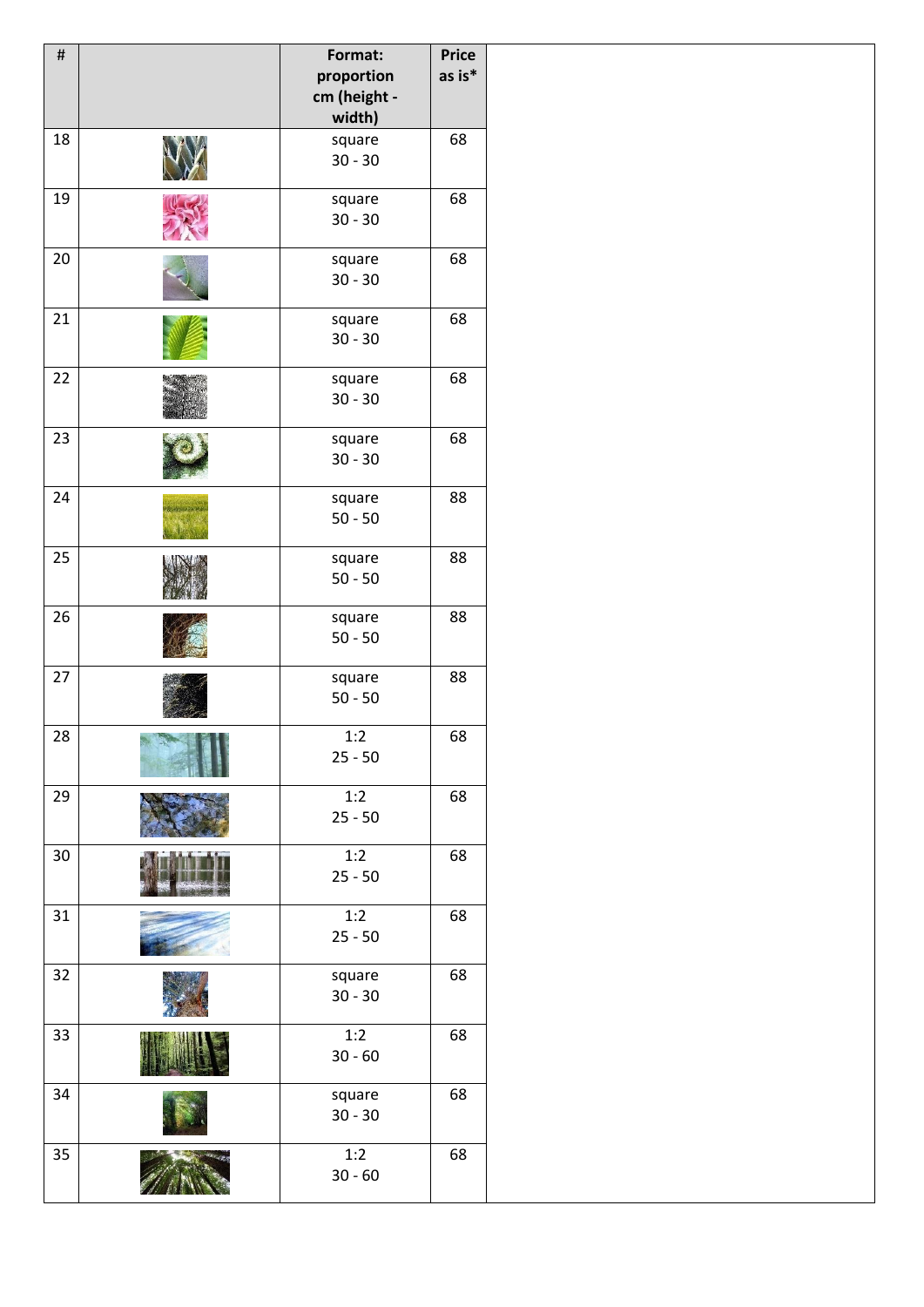| as is*<br>proportion<br>cm (height -<br>width)<br>4:5(1:1.25)<br>88<br>36<br>$50 - 62.5$<br>37<br>4:5(1:1.25)<br>88<br>$50 - 62.5$<br>38<br>68<br>square<br>$30 - 30$<br>39<br>68<br>square<br>$30 - 30$<br>40<br>68<br>square<br>$30 - 30$<br>4:5(1:1.25)<br>41<br>88<br>$48 - 60$<br>4:5(1:1.25)<br>42<br>88<br>$48 - 60$<br>43<br>1:4<br>108<br>$15 - 60$<br>1:4<br>44<br>108<br>$15 - 60$<br>45<br>88<br>square<br>$50 - 50$<br>46<br>1:2<br>68<br>$25 - 50$<br>47<br>1:2<br>68<br>$25 - 50$<br>48<br>88<br>square<br>$50 - 50$<br>49<br>88<br>square<br>$50 - 50$<br>50<br>2:1(1:0.5)<br>68<br>$50 - 25$<br>2:1(1:0.5)<br>51<br>68<br>$50 - 25$<br>2:1(1:0.5)<br>52<br>68<br>$50 - 25$ | # | Format:   | <b>Price</b> |
|---------------------------------------------------------------------------------------------------------------------------------------------------------------------------------------------------------------------------------------------------------------------------------------------------------------------------------------------------------------------------------------------------------------------------------------------------------------------------------------------------------------------------------------------------------------------------------------------------------------------------------------------------------------------------------------------|---|-----------|--------------|
|                                                                                                                                                                                                                                                                                                                                                                                                                                                                                                                                                                                                                                                                                             |   |           |              |
|                                                                                                                                                                                                                                                                                                                                                                                                                                                                                                                                                                                                                                                                                             |   |           |              |
|                                                                                                                                                                                                                                                                                                                                                                                                                                                                                                                                                                                                                                                                                             |   |           |              |
|                                                                                                                                                                                                                                                                                                                                                                                                                                                                                                                                                                                                                                                                                             |   |           |              |
|                                                                                                                                                                                                                                                                                                                                                                                                                                                                                                                                                                                                                                                                                             |   |           |              |
|                                                                                                                                                                                                                                                                                                                                                                                                                                                                                                                                                                                                                                                                                             |   |           |              |
|                                                                                                                                                                                                                                                                                                                                                                                                                                                                                                                                                                                                                                                                                             |   |           |              |
|                                                                                                                                                                                                                                                                                                                                                                                                                                                                                                                                                                                                                                                                                             |   |           |              |
|                                                                                                                                                                                                                                                                                                                                                                                                                                                                                                                                                                                                                                                                                             |   |           |              |
|                                                                                                                                                                                                                                                                                                                                                                                                                                                                                                                                                                                                                                                                                             |   |           |              |
|                                                                                                                                                                                                                                                                                                                                                                                                                                                                                                                                                                                                                                                                                             |   |           |              |
|                                                                                                                                                                                                                                                                                                                                                                                                                                                                                                                                                                                                                                                                                             |   |           |              |
|                                                                                                                                                                                                                                                                                                                                                                                                                                                                                                                                                                                                                                                                                             |   |           |              |
|                                                                                                                                                                                                                                                                                                                                                                                                                                                                                                                                                                                                                                                                                             |   |           |              |
|                                                                                                                                                                                                                                                                                                                                                                                                                                                                                                                                                                                                                                                                                             |   |           |              |
|                                                                                                                                                                                                                                                                                                                                                                                                                                                                                                                                                                                                                                                                                             |   |           |              |
|                                                                                                                                                                                                                                                                                                                                                                                                                                                                                                                                                                                                                                                                                             |   |           |              |
|                                                                                                                                                                                                                                                                                                                                                                                                                                                                                                                                                                                                                                                                                             |   |           |              |
|                                                                                                                                                                                                                                                                                                                                                                                                                                                                                                                                                                                                                                                                                             |   |           |              |
|                                                                                                                                                                                                                                                                                                                                                                                                                                                                                                                                                                                                                                                                                             |   |           |              |
|                                                                                                                                                                                                                                                                                                                                                                                                                                                                                                                                                                                                                                                                                             |   |           |              |
|                                                                                                                                                                                                                                                                                                                                                                                                                                                                                                                                                                                                                                                                                             |   |           |              |
|                                                                                                                                                                                                                                                                                                                                                                                                                                                                                                                                                                                                                                                                                             |   |           |              |
|                                                                                                                                                                                                                                                                                                                                                                                                                                                                                                                                                                                                                                                                                             |   |           |              |
|                                                                                                                                                                                                                                                                                                                                                                                                                                                                                                                                                                                                                                                                                             |   |           |              |
|                                                                                                                                                                                                                                                                                                                                                                                                                                                                                                                                                                                                                                                                                             |   |           |              |
|                                                                                                                                                                                                                                                                                                                                                                                                                                                                                                                                                                                                                                                                                             |   |           |              |
|                                                                                                                                                                                                                                                                                                                                                                                                                                                                                                                                                                                                                                                                                             |   |           |              |
|                                                                                                                                                                                                                                                                                                                                                                                                                                                                                                                                                                                                                                                                                             |   |           |              |
|                                                                                                                                                                                                                                                                                                                                                                                                                                                                                                                                                                                                                                                                                             |   |           |              |
|                                                                                                                                                                                                                                                                                                                                                                                                                                                                                                                                                                                                                                                                                             |   |           |              |
|                                                                                                                                                                                                                                                                                                                                                                                                                                                                                                                                                                                                                                                                                             |   |           |              |
|                                                                                                                                                                                                                                                                                                                                                                                                                                                                                                                                                                                                                                                                                             |   |           |              |
|                                                                                                                                                                                                                                                                                                                                                                                                                                                                                                                                                                                                                                                                                             |   |           |              |
|                                                                                                                                                                                                                                                                                                                                                                                                                                                                                                                                                                                                                                                                                             |   |           |              |
|                                                                                                                                                                                                                                                                                                                                                                                                                                                                                                                                                                                                                                                                                             |   |           |              |
|                                                                                                                                                                                                                                                                                                                                                                                                                                                                                                                                                                                                                                                                                             |   |           |              |
|                                                                                                                                                                                                                                                                                                                                                                                                                                                                                                                                                                                                                                                                                             |   |           |              |
|                                                                                                                                                                                                                                                                                                                                                                                                                                                                                                                                                                                                                                                                                             |   |           |              |
|                                                                                                                                                                                                                                                                                                                                                                                                                                                                                                                                                                                                                                                                                             |   |           |              |
|                                                                                                                                                                                                                                                                                                                                                                                                                                                                                                                                                                                                                                                                                             |   |           |              |
|                                                                                                                                                                                                                                                                                                                                                                                                                                                                                                                                                                                                                                                                                             |   |           |              |
|                                                                                                                                                                                                                                                                                                                                                                                                                                                                                                                                                                                                                                                                                             |   |           |              |
|                                                                                                                                                                                                                                                                                                                                                                                                                                                                                                                                                                                                                                                                                             |   |           |              |
|                                                                                                                                                                                                                                                                                                                                                                                                                                                                                                                                                                                                                                                                                             |   |           |              |
|                                                                                                                                                                                                                                                                                                                                                                                                                                                                                                                                                                                                                                                                                             |   |           |              |
|                                                                                                                                                                                                                                                                                                                                                                                                                                                                                                                                                                                                                                                                                             |   |           |              |
|                                                                                                                                                                                                                                                                                                                                                                                                                                                                                                                                                                                                                                                                                             |   |           |              |
|                                                                                                                                                                                                                                                                                                                                                                                                                                                                                                                                                                                                                                                                                             |   |           |              |
|                                                                                                                                                                                                                                                                                                                                                                                                                                                                                                                                                                                                                                                                                             |   |           |              |
|                                                                                                                                                                                                                                                                                                                                                                                                                                                                                                                                                                                                                                                                                             |   |           |              |
|                                                                                                                                                                                                                                                                                                                                                                                                                                                                                                                                                                                                                                                                                             |   |           |              |
|                                                                                                                                                                                                                                                                                                                                                                                                                                                                                                                                                                                                                                                                                             |   |           |              |
| 53<br>68                                                                                                                                                                                                                                                                                                                                                                                                                                                                                                                                                                                                                                                                                    |   |           |              |
| square                                                                                                                                                                                                                                                                                                                                                                                                                                                                                                                                                                                                                                                                                      |   | $30 - 30$ |              |
|                                                                                                                                                                                                                                                                                                                                                                                                                                                                                                                                                                                                                                                                                             |   |           |              |
|                                                                                                                                                                                                                                                                                                                                                                                                                                                                                                                                                                                                                                                                                             |   |           |              |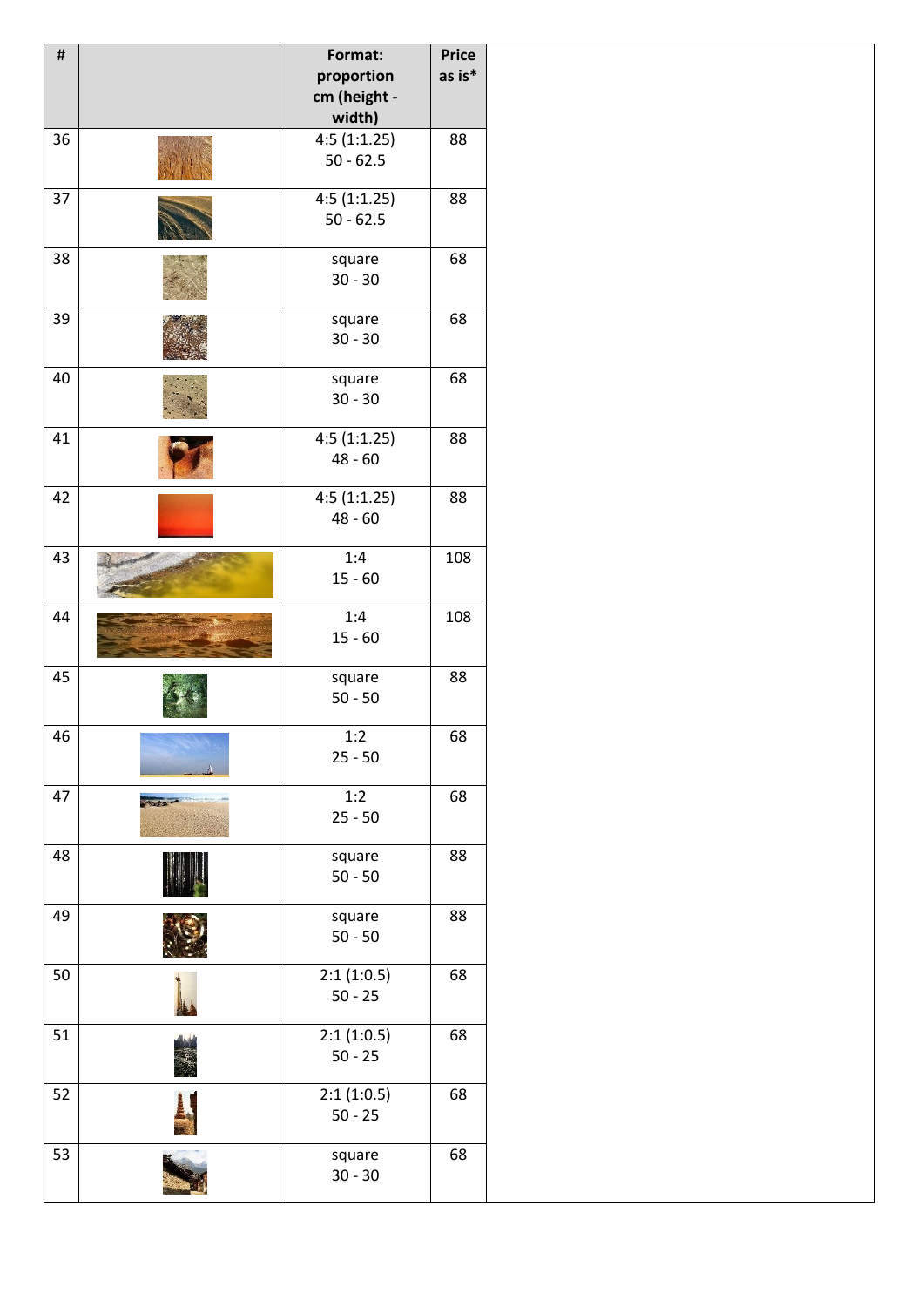| $\#$ |                 | Format:<br>proportion  | <b>Price</b><br>as is* |
|------|-----------------|------------------------|------------------------|
|      |                 | cm (height -<br>width) |                        |
| 54   |                 | square                 | 68                     |
|      |                 | $30 - 30$              |                        |
| 55   |                 | square                 | 68                     |
|      |                 | $30 - 30$              |                        |
| 56   |                 | square                 | 68                     |
|      |                 | $30 - 30$              |                        |
| 57   |                 | square                 | 88                     |
|      |                 | $50 - 50$              |                        |
| 58   |                 | 4:5(1:1.25)            | 88                     |
|      |                 | $48 - 60$              |                        |
| 59   |                 | 5:4(1.25:1)            | 78                     |
|      |                 | $40 - 32$              |                        |
| 60   |                 | 2:1(1:0.5)             | 68                     |
|      |                 | $40 - 20$              |                        |
| 61   |                 | 5:4(1.25:1)            | 78                     |
|      |                 | $40 - 32$              |                        |
| 62   |                 | 1:2                    | 68                     |
|      |                 | $20 - 40$              |                        |
| 63   |                 | 1:2                    | 68                     |
|      |                 | $20 - 40$              |                        |
| 64   |                 | 1:2                    | 68                     |
|      | <b>SEAN TOP</b> | $20 - 40$              |                        |
| 65   |                 | 1:2                    | 68                     |
|      |                 | $20 - 40$              |                        |
| 66   |                 | 1:2                    | 68                     |
|      |                 | $20 - 40$              |                        |
| 67   |                 | 1:2                    | 68                     |
|      |                 | $20 - 40$              |                        |
| 68   |                 | square                 | 68                     |
|      |                 | $30 - 30$              |                        |
| 69   |                 | square                 | 68                     |
|      |                 | $30 - 30$              |                        |
| 70   |                 | square                 | 68                     |
|      |                 | $30 - 30$              |                        |
| 71   |                 | 1:2                    | 68                     |
|      |                 | $25 - 50$              |                        |
|      |                 |                        |                        |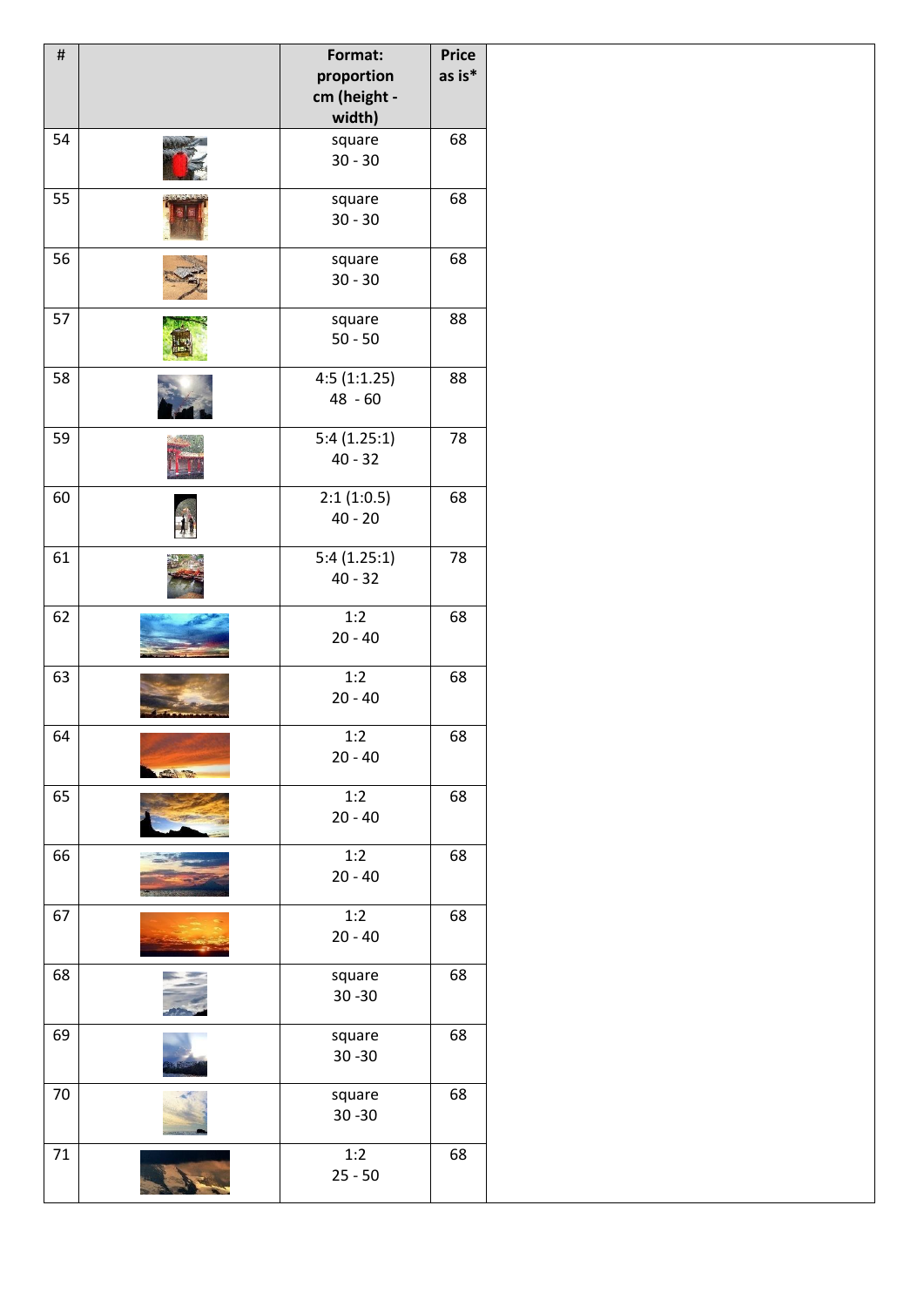| $\#$ | Format:<br>proportion<br>cm (height -<br>width) | <b>Price</b><br>as is* |
|------|-------------------------------------------------|------------------------|
| 72   | 2:1(1:0.5)<br>$50 - 25$                         | 68                     |
| 73   | square<br>$50 - 50$                             | 88                     |
| 74   | square<br>$30 - 30$                             | 68                     |
| 75   | square<br>$30 - 30$                             | 68                     |
| 76   | 2:1(1:0.5)<br>$40 - 20$                         | 68                     |
| 77   | 2:1(1:0.5)<br>$40 - 20$                         | 68                     |
| 78   | 2:1(1:0.5)<br>$40 - 20$                         | 68                     |
| 79   | 2:1(1:0.5)<br>$40 - 20$                         | 68                     |
| 80   | 2:1(1:0.5)<br>$40 - 20$                         | 68                     |
| 81   | "2:1(1:0.5)<br>40 - 20"                         | 68                     |
| 82   | 5:4(1.25:1)<br>$40 - 32$                        | 68                     |
| 83   | 5:4(1.25:1)<br>$40 - 32$                        | 68                     |
| 84   | 5:4(1.25:1)<br>$40 - 32$                        | 68                     |
| 85   | square<br>$50 - 50$                             | 88                     |
| 86   | square<br>$50 - 50$                             | 88                     |
| 87   | 2:1(1:0.5)<br>$40 - 20$                         | 68                     |
| 88   | square<br>$30 - 30$                             | 68                     |
| 89   | square<br>$50 - 50$                             | 88                     |